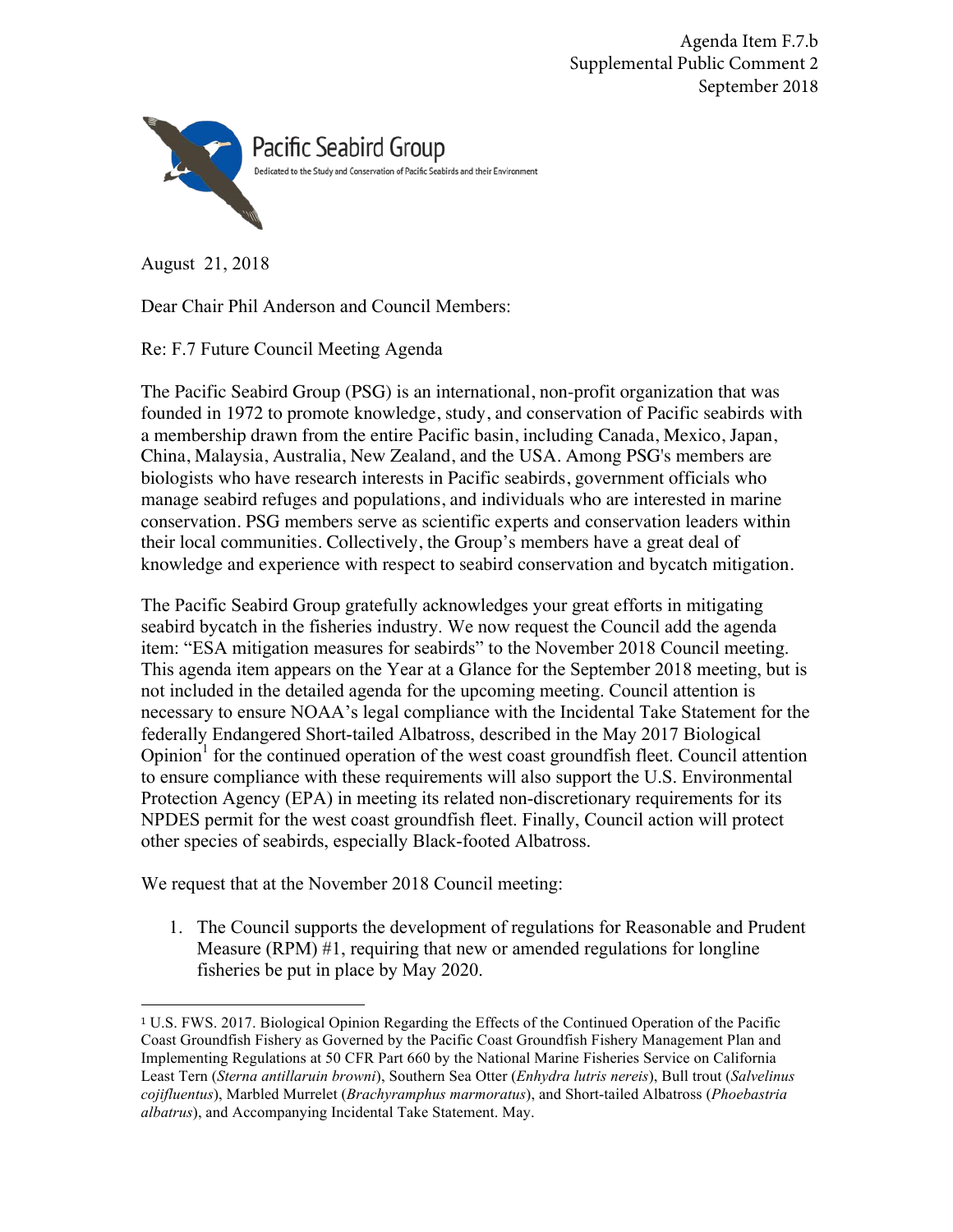- 2. NMFS, the Groundfish Management Team, Groundfish Advisory Panel, issue experts and the Endangered Species Work Group provide an update to the Council and the public on progress on the Terms and Conditions (T&C's) for RPMs, all of which are non-discretionary.
- 3. The Council include seabird ESA activities on its 2019 meeting agendas to allow further reporting, discussion, action on this issue with potential Council motions related to implementation of the RPMs and T&C's.

In May and September 2017, USFWS issued Biological Opinions to NMFS and  $EPA<sup>2</sup>$ , respectively, for continued operation of the Pacific Coast groundfish fishery. The Biological Opinions include inter-related, non-discretionary Terms and Conditions requiring immediate compliance. At the Council's November 2017 meeting, USFWS staff presented the *Biological Opinion West Coast Groundfish Fishery for Short-tailed Albatross*. 3 This presentation underscored that Council attention is urgently needed in order for NMFS to comply with Section 9 requirements for Short-tailed Albatross under the U.S. Endangered Species Act: to not exceed an Incidental Take of one actual one bird over two years, or estimated five birds over two years. Completing these required actions will also ensure that the groundfish fleet minimizes bycatch of Black-footed Albatross (BFAL), a near-threatened<sup>4</sup> species which may be stable or declining, and which faces a number of threats on its Hawaiian breeding islands and at sea.

As summarized above, Council attention is needed to support the following nondiscretionary Terms and Conditions:

## • **T&C (a) for RPM #1 requires new or amended regulations be put in place by May 2020.**

These new or amended regulations require the use of streamer lines on boats 26 feet or more in length, or, setting longlines after civil twilight. These new regulations will build on regulations put in place in 2015 requiring streamer lines on vessels 55 feet or more in length.<sup>5</sup> Recent collaborative fisheries research has shown that streamers are not needed at night, and avoiding the use of streamers at this time will increase fleet profitability.<sup>6</sup>

 $2^2$  U.S. EPA. 2017. Biological Opinion for the General NPDES Permit for Offshore Seafood Processing Discharge within Federal Waters off the Coasts of Washington and Oregon (Permit Number W AG520000, FWS Reference No. 0lEOFW00-2017-F-0495). September. <sup>3</sup> https://www.pcouncil.org/wp-

content/uploads/2017/11/F7a\_Sup\_USFWS\_Presentation1\_STAL\_PCGF\_Consultation\_Todd\_NOV2017B B.pdf

<sup>4</sup> IUCN. 2018. http://www.iucnredlist.org/details/22698350/0

<sup>&</sup>lt;sup>5</sup> https://www.federalregister.gov/documents/2015/11/18/2015-29249/fisheries-off-west-coast-states-<br>pacific-coast-groundfish-fishery-seabird-avoidance-measures<br> $\frac{6}{5}$ Cladisc  $\frac{4}{5}$ 

 $p^6$  Gladics, A., E. Melvin, R. Suryan, T. Good, J. Jannot, and T. Guy. 2017. Fishery-specific solutions to seabird bycatch in the U.S. West Coast sablefish fishery. *Fisheries Research* 196: 85-95.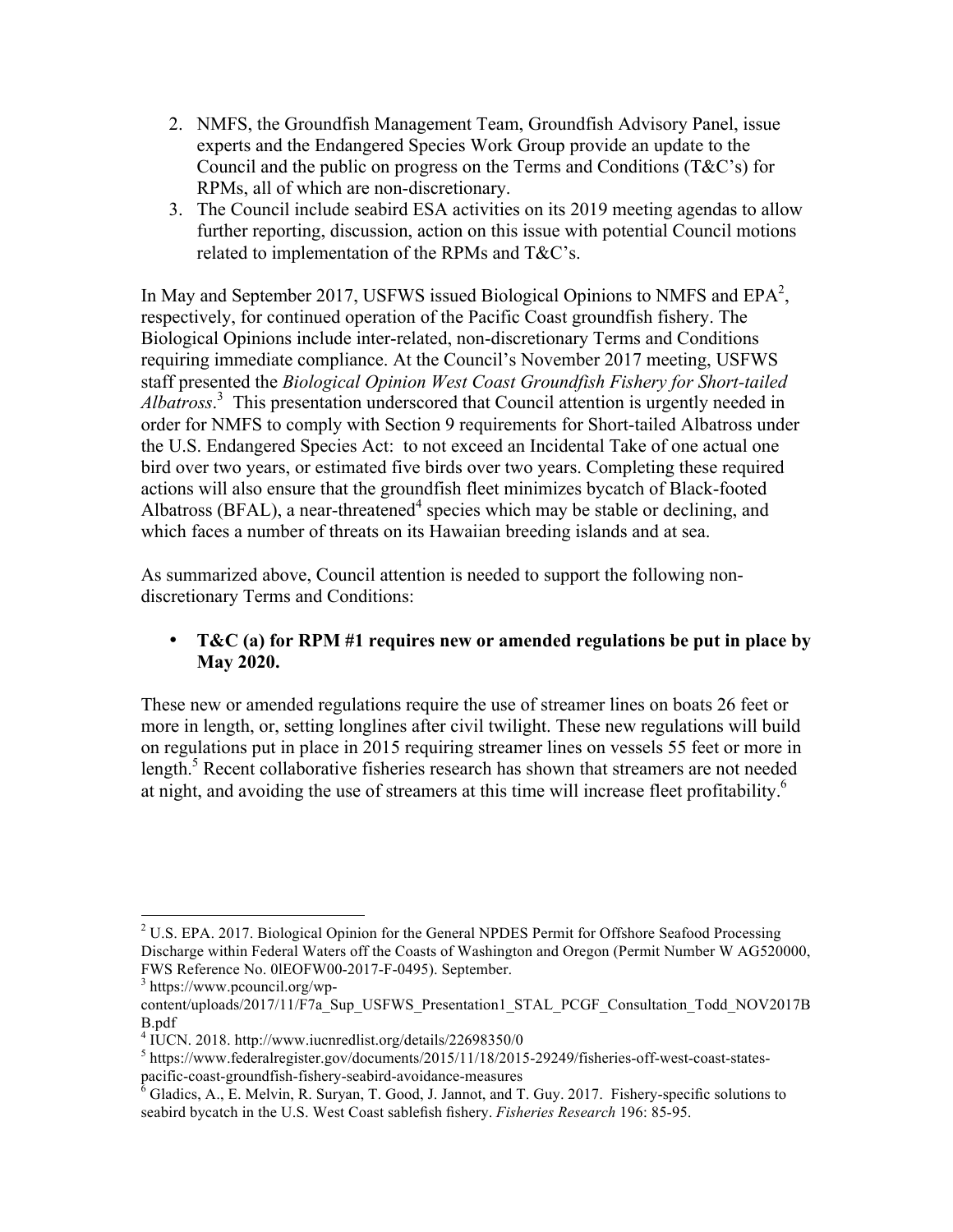## • **T&C's (b-d) for RPM #1, and RPM's #2-5, require immediate compliance.**

The Biological Opinion requires a suite of other non-discretionary T&C's related to minimizing the risk of Short-tailed Albatross (STAL) interaction with trawl cables, through additional research as well as operationalizing measures to minimize albatross interaction with trawl gear. Hake catcher-processor vessels attract seabirds through the release of offal; trawl vessels that do not release offal are not considered a significant threat to albatrosses.<sup>7</sup> Albatrosses with their long wings are more susceptible to cable strikes than smaller seabirds such as petrels.

Existing and emerging information shows albatrosses are extremely vulnerable to cable strikes in catcher-processor trawl fisheries on 3<sup>rd</sup> wire and warp cables. In southern hemisphere fleets, third wires are banned on these trawlers due to high levels of albatross strikes and mortalities. Years of observer data from the west coast groundfish fleet show substantial interaction of the trawl fleet with STAL. <sup>8</sup> This information was collected opportunistically and is difficult to interpret, leading NMFS and industry in 2016 to plan and implement a directed study in which observers watched for cable strikes on all nine hake catcher-processor vessels.

The first set of findings from this study are described in Jannot et al  $(2018)$ , which counted hard strikes on all nine of these vessels and developed an extrapolated estimate of 458 hard strikes and 58 deaths of BFAL in the fishery in 2016 and spring 2017. This may mean as much as 0.35% of the entire global population of BFAL experienced a hard strike on one of the west coast groundfish fleet's nine hake catcher-processor vessel in this time period alone, and at least 12% of those birds were killed. Given that the population of STAL is about 3.5% that of BFAL, and growing, it's clear that a full understanding as well as timely avoidance measures for albatross cable strikes in the catcher-processor fishery are urgently needed in order to ensure compliance with the Incidental Take allowance, as well as protect BFAL and other seabirds.

Fortunately, industry, NMFS, EPA, USFWS, and Sea Grant have been collaborating to understand and prevent albatross and other seabird cable strikes in the fleet. In 2017, NOAA's Northwest Fisheries Science Center, Alaska Fisheries Science Center, and Alaska Regional Office convened the "U.S. West Coast and Alaska Trawl Fisheries Seabird Cable Strike Workshop." The goal of the workshop was to "develop and prioritize mitigation measures for seabird cable strikes and brainstorm implementation hurdles and next steps for priority mitigation measures."

 $7 \text{ U.S. EPA. } 2017$ . Revised Biological Evaluation for the General NPDES Permit for Offshore Seafood Processing Discharge within Federal Waters off the coasts of Washington and Oregon (Permit No. W AG520000). June. https://www.epa.gov/sites/production/files/2017-08/documents/r10-npdes-offshoreseafood-gp-wa-or-wag520000-correspondence-usfws-revised-be-06-19-2017.pdf <sup>8</sup> Biological Opinion for NMFS, Table 5.

<sup>9</sup> Jannot, J. E., T. Good, V. Tuttle, A. M. Eich, and S. Fitzgerald, editors. 2018. U.S. West Coast and Alaska Trawl Fisheries Seabird Cable Strike Mitigation Workshop, November 2017: Summary Report. U.S. Department of Commerce, NOAA Technical Memorandum NMFSNWFSC-142. https://doi.org/10.7289/V5/TM-NWFSC-142